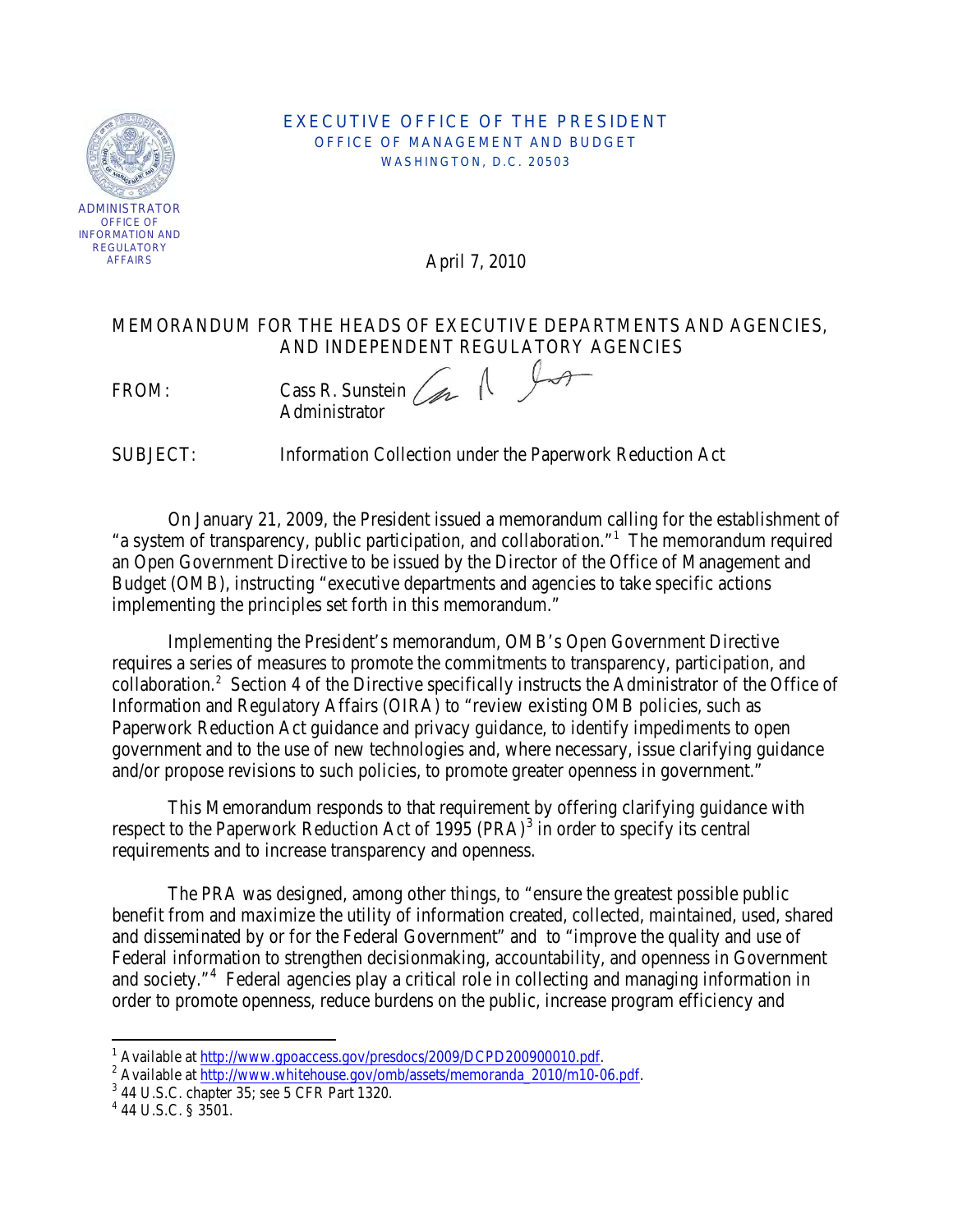effectiveness, and improve the integrity, quality, and utility of information to all users within and outside the government.<sup>[5](#page-1-0)</sup>

Before requiring or requesting information from the public, the PRA requires Federal agencies<sup>[6](#page-1-1)</sup> (1) to seek public comment on proposed collections and (2) to submit proposed collections for review and approval by the Office of Management and Budget (OMB). OMB's Office of Information and Regulatory Affairs (OIRA) reviews agency information collection requests for approval or disapproval. When OMB approves an information collection, it assigns an OMB control number<sup>[7](#page-1-2)</sup> that the agency must display on the information collection.<sup>[8](#page-1-3)</sup> OMB has issued regulations and guidance to promote agency compliance with the PRA.<sup>[9](#page-1-4)</sup>

#### What counts as "information" under the PRA?

OMB regulations define "information" as "any statement or estimate of fact or opinion, regardless of form or format, whether in numerical, graphic, or narrative form, and whether oral or maintained on paper, electronic or other media."<sup>[10](#page-1-5)</sup> This category includes:

- (1) requests for information to be sent to the government, such as forms (e.g., the IRS 1040), written reports (e.g., grantee performance reports), and surveys (e.g., the Census);
- (2) recordkeeping requirements (e.g., OSHA requirements that employers maintain records of workplace accidents); and
- (3) third-party or public disclosures (e.g., nutrition labeling requirements for food).<sup>[11](#page-1-6)</sup>

The PRA applies to collections of information using identical questions posed to, or reporting or recordkeeping requirements imposed on, "ten or more persons."<sup>[12](#page-1-7)</sup> For the purpose of counting the number of respondents, agencies should consider the number of respondents within any 12 month period. If a collection of information is addressed to all or a substantial

 $\overline{\phantom{0}}$ 

<span id="page-1-0"></span> $5$  44 U.S.C. § 3506(b).

<span id="page-1-1"></span><sup>&</sup>lt;sup>6</sup> With some exceptions, the PRA applies to "any executive department, military department, Government corporation, Government controlled corporation, or other establishment in the executive branch of the Government (including the Executive Office of the President), or any independent regulatory agency." 44 U.S.C. § 3502(1).  $\frac{7}{7}$  The OMB Control Number is two four-digit codes separated by a hyphen. The first four digits identify

<span id="page-1-2"></span>sponsoring agency and bureau, and the second four digits identify the particular collection. The public can find OMB's inventory of currently approved collections, with OMB control numbers, online at http://www.reginfo.gov. <sup>8</sup> The PRA prohibits agencies from penalizing or denying a benefit to (1) those who fail to respond to Federal

<span id="page-1-3"></span>collections of information that do not display valid OMB control numbers and (2) those who have not been informed that a response is not required unless the collection of information displays a valid control number. Litigants may raise these public protections at any time during an administrative process or judicial action. *See* 44 U.S.C. § 3512(b); *Center for Auto Safety v. NHTSA*, 244 F.3d 144 (D.C. Cir. 2001); *Saco River Cellular Inc. v. FCC*, 133 F.3d 25 (D.C. Cir. 1998).<br><sup>9</sup> Please see OIRA's website: http://www.whitehouse.gov/omb/inforeg\_default/.

<span id="page-1-4"></span>

<span id="page-1-7"></span><span id="page-1-6"></span>

<span id="page-1-5"></span><sup>&</sup>lt;sup>10</sup> 5 C.F.R. 1320.3(h).<br><sup>11</sup> See 5 C.F.R. 1320.3(c).<br><sup>12</sup> 44 U.S.C. § 3502(3)(A)(i). Under the PRA, "person" means "an individual, partnership, association, corporation, business trust, or legal representative, an organized group of individuals, a State, territorial, tribal, or local government or branch thereof, or a political subdivision of a State, territory, tribal, or local government or a branch of a political subdivision." 44 U.S.C. § 3502(10).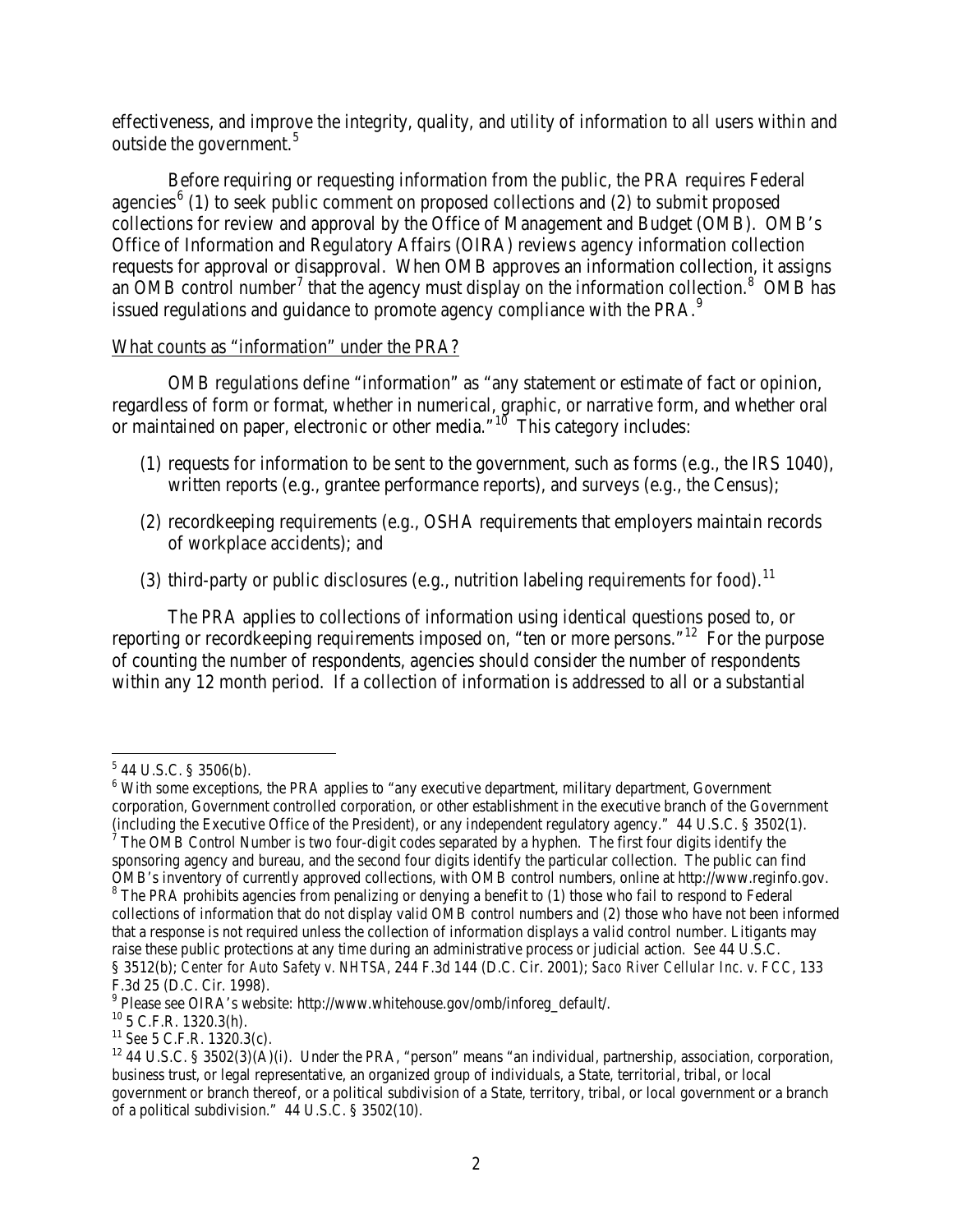majority of an industry or sector in a 12 month period, that collection is presumed to be addressed to ten or more persons.<sup>[13](#page-2-0)</sup>

The requirements of the PRA apply to voluntary collections as well as to mandatory collections and collections required to obtain a Federal benefit (e.g., a job, a grant, a contract). [14](#page-2-1)  In implementing program activities, agencies should be aware of the applicability of the PRA and address PRA compliance in sufficient time to solicit and respond to public comment.<sup>[15](#page-2-2)</sup>

### What does not count as information under the PRA?

OMB regulations specify a number of items that are generally not "information" under the PRA. $^{16}$  $^{16}$  $^{16}$  Important examples are

- affidavits, receipts, changes of address, or consents;
- tests of the aptitude, abilities, or knowledge of persons; and
- $\bullet$  facts or opinions that are (1) submitted in response to general solicitations of public comments,  $17$  (2) addressed to a single person, (3) obtained or solicited at or in connection with public hearings or meetings, (4) obtained through direct observation by the agency (e.g., through visual inspection to determine how long it takes for people to complete a specific transaction), or (5) obtained from participants in clinical trials (which typically do not involve answers to "identical questions").

It is worth emphasizing that facts or opinions obtained in connection with public meetings do not count as "information." This "public meeting" exception allows agencies to engage with the public on the Internet so long as the engagement is the functional equivalent of a public meeting (i.e., not a survey). In addition, it is important to underline that general solicitations, such as *Federal Register* notices, do not trigger the PRA. It follows that agencies may offer the public opportunities to provide general comments on discussion topics through the Internet. More generally, agencies may use social media and web-based technologies in a variety of specific ways without triggering the PRA.<sup>[18](#page-2-5)</sup>

## What information collections do not require OMB approval?

By statute, the PRA does not apply to some types of information collections. OMB approval is not required for information collections during a Federal criminal investigation or prosecution, during a civil action to which the United States is a party, or during the conduct of intelligence activities.<sup>[19](#page-2-6)</sup> Agency collections from "agencies, instrumentalities, or employees of

ı

<span id="page-2-1"></span><span id="page-2-0"></span><sup>&</sup>lt;sup>13</sup> 5 C.F.R. 1320.3(c)(4)(ii).<br><sup>14</sup> *See* 44 U.S.C. § 3502(3); 5 C.F.R. 1320.3(c).

<span id="page-2-2"></span><sup>&</sup>lt;sup>15</sup> Given that the required public comment periods total 90 days, agencies should plan for at least 90 days plus time to respond to comments and questions that arise during OMB review.

<span id="page-2-4"></span><span id="page-2-3"></span><sup>&</sup>lt;sup>16</sup> 5. C.F.R. 1320.3(h). Please see the Appendix for the regulatory text.<br><sup>17</sup> Documents such as Advance Notices of Proposed Rulemaking, Requests for Comments, Requests for Information, and Notices of Proposed Rulemaking

<span id="page-2-5"></span> $<sup>18</sup>$  For additional information, see OIRA Memorandum on Social Media, Web-Based Interactive Technologies, and</sup> the Paperwork Reduction Act, available at http://www.whitehouse.gov/omb/inforeg\_default/. <sup>19</sup> 44 U.S.C. § 3518(c). Please see the Appendix for the statutory exemptions.

<span id="page-2-6"></span>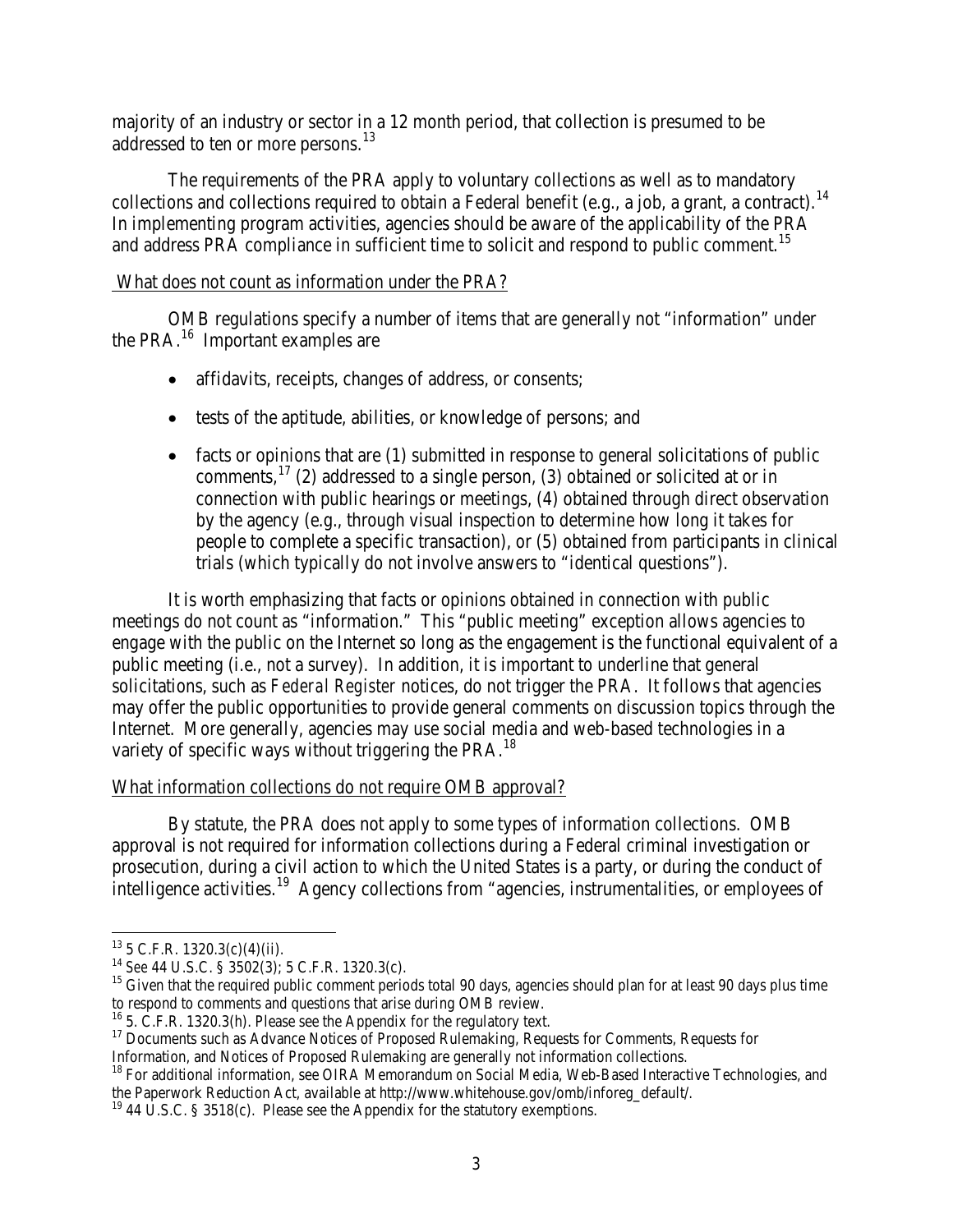the United States" in their official capacities are generally not subject to the PRA, unless those collections are for "general statistical purposes."<sup>[20](#page-3-0)</sup> It is worth emphasizing that agencies may ask for facts and opinions of Federal employees without triggering the PRA.

## What are the public notice and comment requirements for information collection requests?

To obtain the public's input on an agency's proposal to collect information, the PRA generally requires the agency to publish a 60-day notice in the *Federal Register* soliciting public comment on the agency's proposed collection. The notice must include a specific request that the public evaluate whether the proposed collection of information is necessary; evaluate the accuracy of the agency's estimate of the burden that the collection would impose on respondents; comment on how to enhance the quality, utility, and clarity of the information to be collected; and comment on how to minimize the burden of the collection of information.<sup>[21](#page-3-1)</sup>

After conclusion of the 60-day comment period and the agency's internal consideration of the public's comments, the agency submits the collection to OMB and publishes a second Federal Register notice to announce the start of OMB review.<sup>22</sup> This second notice informs the public about how to submit comments to OMB and informs the public that OMB may act on the agency's request only after the 30-day comment period has closed.



## When and how may the public notice and comment requirements be reduced?

Under certain circumstances, an agency head or designee may request that it be permitted to seek expedited, or "emergency," OMB review of an information collection request. When expedited review is granted, the agency must take all practicable steps to consult with members of the public, but OMB may modify or, if necessary, waive the public comment requirements.<sup>[23](#page-3-3)</sup> And when review is expedited, OMB acts promptly through a suitably streamlined process, consistent with the purposes of the PRA.

OMB may grant expedited review if: "(i) Public harm is reasonably likely to result if normal clearance procedures are followed; (ii) An unanticipated event has occurred; or (iii) The use of normal clearance procedures is reasonably likely to prevent or disrupt the collection of information or is reasonably likely to cause a statutory or court ordered deadline to be missed."<sup>[24](#page-3-4)</sup>

l

<span id="page-3-0"></span> $20$  44 U.S.C. § 3502(3)(A).

<span id="page-3-1"></span><sup>&</sup>lt;sup>21</sup> 44 U.S.C. § 3506(c)(2)(A). If a new information collection is associated with a proposed rule, OMB regulations require that only one notice be published. Agencies include this PRA notice in the preamble to the proposed rule and comments are directed to OMB. *See* 44 U.S.C. § 3506(c)(2)(B); 5 C.F.R. 1320.11.<br><sup>22</sup> 44 U.S.C. § 3507(a)(1)(D).<br><sup>23</sup> 5 CFR 1320.13(c) and (d). <sup>24</sup> 44 U.S.C. § 3507(j); 5 C.F.R. 1320.13(a)(2).

<span id="page-3-3"></span><span id="page-3-2"></span>

<span id="page-3-4"></span>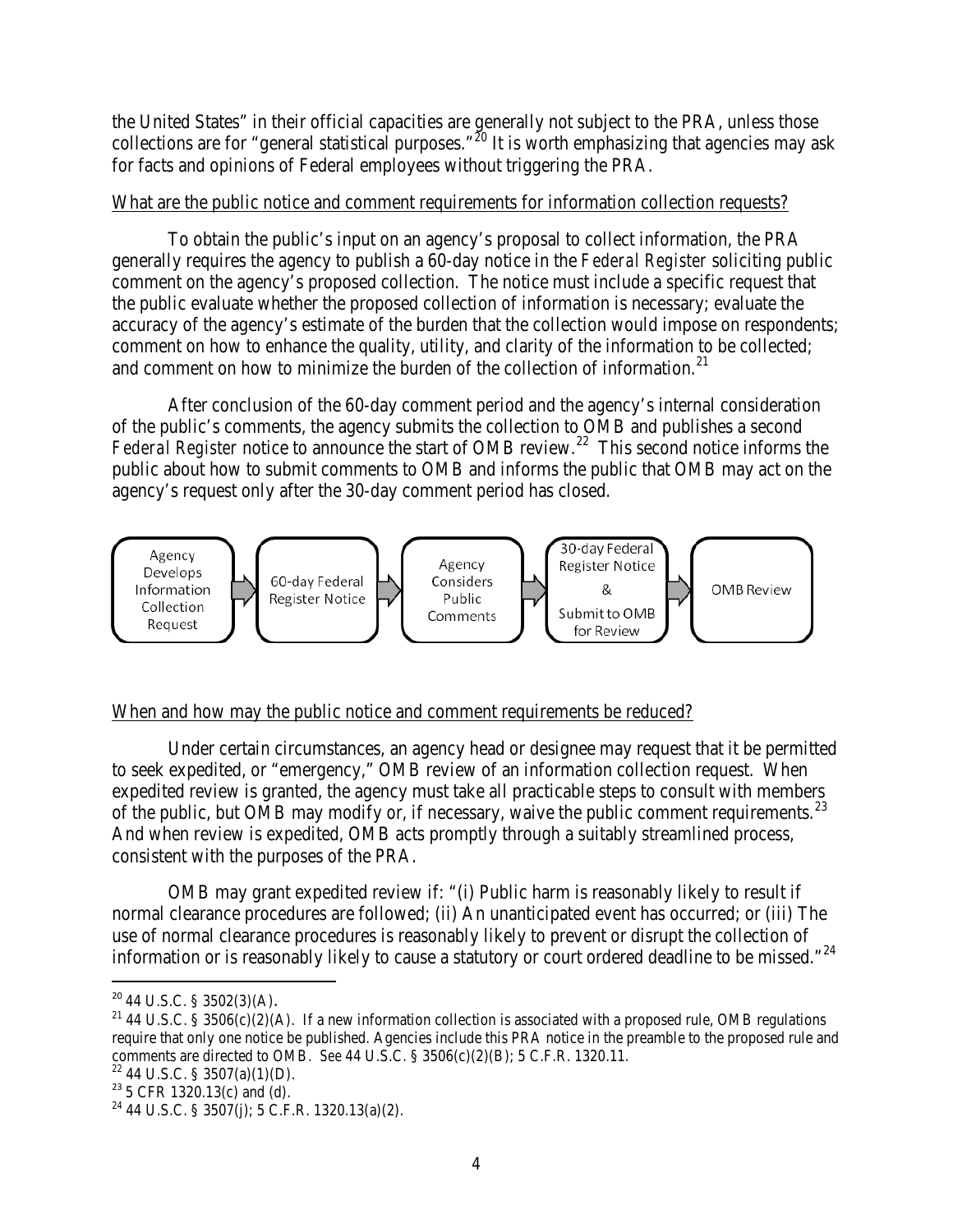As these situations arise, agencies should consult with OIRA to select an approach that permits them to comply with the PRA while meeting their other obligations.<sup>[25](#page-4-0)</sup>

An agency may also request a "generic clearance" in situations in which (a) there is a need for multiple, similar low-burden collections that do not raise substantive or policy issues and (b) the specifics of each collection cannot be determined until shortly before the data are to be collected. Generic clearances have proved useful for customer satisfaction surveys, focus group testing, and website usability surveys. To obtain a generic clearance, agencies provide the public with opportunity for comment as required by the PRA and provide all information that would allow for meaningful comment, including a description of the need for the collection, the general nature of the collection, an estimate of the overall burden, and a description of the methodologies that will be used to collect the data. Once approval is granted for the overall collection, individual collections that fall within the generic clearance are reviewed on an expedited basis and are not generally required to undergo further public comment. Agencies are encouraged to consult with their OMB desk officers before developing a generic clearance to determine if it is appropriate.

### What does OMB evaluate during its review of proposed collections?

A central goal of OMB review is to help agencies strike a balance between collecting information necessary to fulfill their statutory missions and guarding against unnecessary or duplicative information that imposes unjustified costs on the American public. In this regard, OIRA evaluates whether the collection of information by the agency:

- is necessary for the proper performance of the functions of the agency, including whether the information has practical utility;  $26$
- minimizes the Federal information collection burden, with particular emphasis on those individuals and entities most adversely affected; and
- maximizes the practical utility of and public benefit from information collected by or for the Federal Government.<sup>[27](#page-4-2)</sup>

OIRA also reviews the extent to which the information collection is consistent with applicable laws, regulations, and policies related to privacy, confidentiality, security, information quality, and statistical standards. In addition, OMB coordinates efforts across Federal agencies in shared areas of interest and expertise.

Under the PRA, OMB may approve a collection for up to three years at one time.<sup>[28](#page-4-3)</sup> To extend the expiration date of a collection, an agency must provide the public with an opportunity to comment on the continuation of the collection, with the two notices described above, and

 $\overline{\phantom{0}}$ 

<span id="page-4-0"></span> $25$  This includes setting a schedule for when the agency will provide the public with opportunities for full notice and comment under the PRA.<br> $^{26}$  44 U.S.C. § 3508.

<span id="page-4-3"></span><span id="page-4-2"></span><span id="page-4-1"></span><sup>&</sup>lt;sup>27</sup> 44 U.S.C. § 3504.<br><sup>28</sup> 44 U.S.C. § 3507(g). Some approvals are for shorter periods of time. In the case of "emergency" requests, OMB approvals are limited to six months. 44 U.S.C. § 3507(j)(2).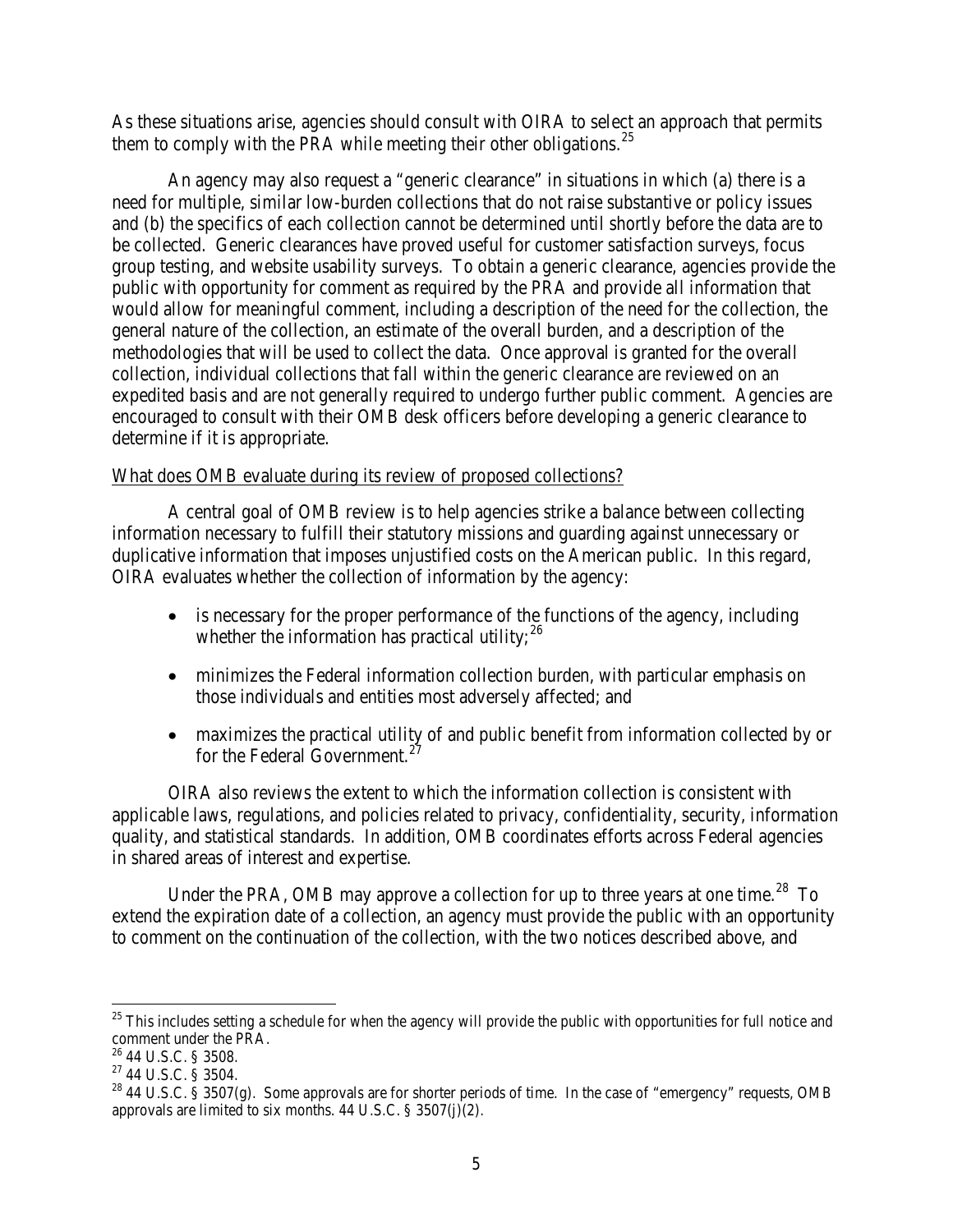resubmit the information collection request.<sup>29</sup> The public may have access to an inventory of currently approved agency collections at http://www.reginfo.gov/public/do/PRAMain.<sup>[30](#page-5-1)</sup>

### What resources are available to provide assistance?

OIRA provides guidance on its website<sup>[31](#page-5-2)</sup> and makes its staff available to assist agencies in determining whether their activities are information collections under the PRA. When questions arise about the applicability of the PRA, an agency's internal resources, coordinated by the agency's Chief Information Officer, are the best sources for guidance and assistance. By working together, for example, OMB and the agencies have been able to minimize the number of PRA violations and to bring agencies into compliance when PRA violations occur. Finally, the PRA requires OMB to report to Congress annually on the Federal Government's major activities under the Act. This report, the Information Collection Budget (ICB), is available on OIRA's website.

l

 $^{29}$  Agencies may also discontinue collections at any time by submitting a short request to OMB.

<span id="page-5-1"></span><span id="page-5-0"></span><sup>&</sup>lt;sup>30</sup> To ensure that the public record is accurate, agencies must submit, and OMB must review, documentation of all proposed revisions to an active collection before those revisions may be implemented. If the agency is considering significant or substantive revisions to the collection, it must provide the public with an opportunity to comment on the proposed revisions, as it would with a new collection. For insignificant or non-substantive changes, the agency is not required to seek public comment.

<span id="page-5-2"></span><sup>31</sup> http://www.whitehouse.gov/omb/inforeg\_default/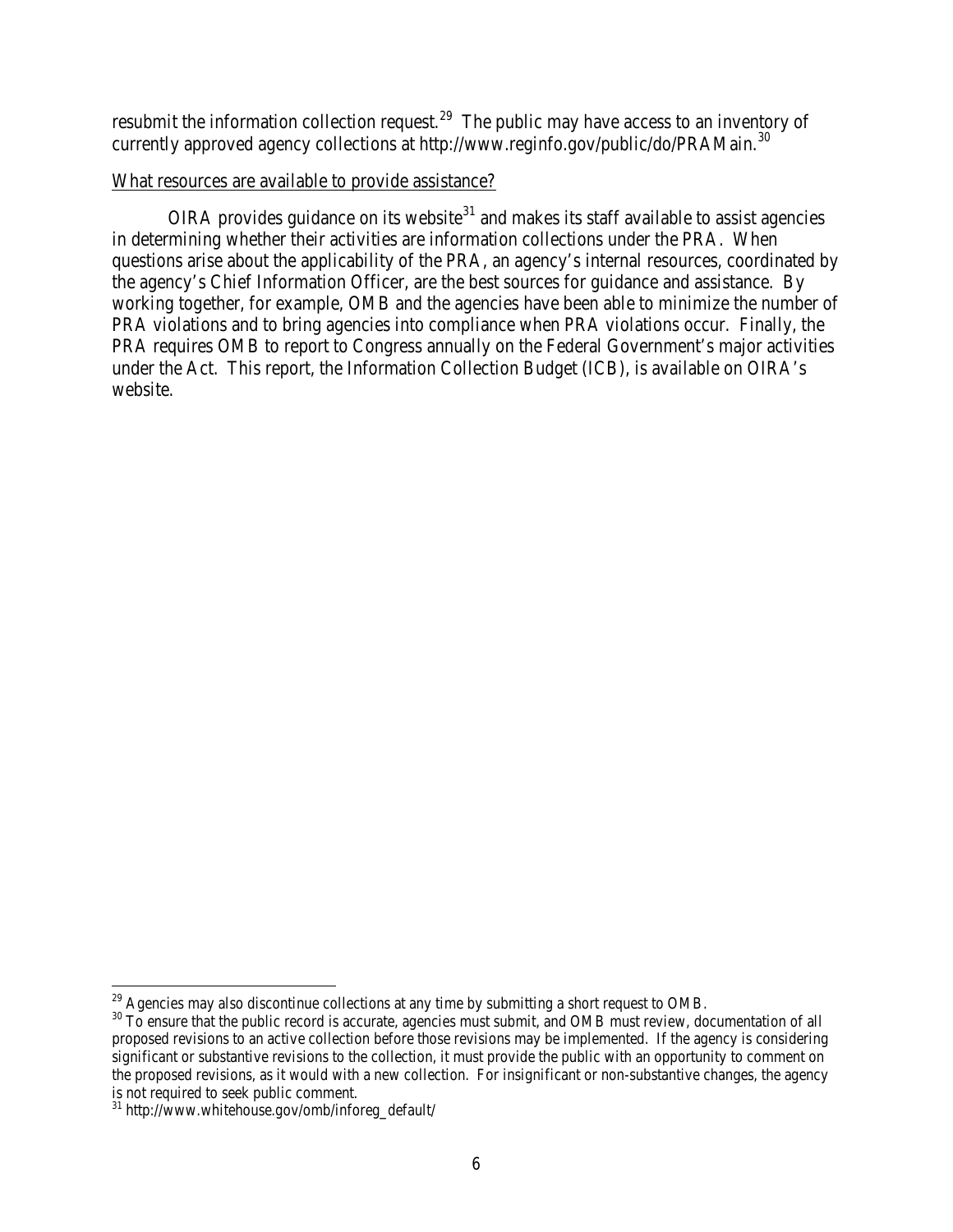## **Appendix**

# Statutory Exemptions<sup>[32](#page-6-0)</sup>

(1) Except as provided in paragraph (2), this subchapter shall not apply to the collection of information--

(A) during the conduct of a Federal criminal investigation or prosecution, or during the disposition of a particular criminal matter;

(B) during the conduct of--

(i) a civil action to which the United States or any official or agency thereof is a party; or (ii) an administrative action or investigation involving an agency against specific individuals or entities;

(C) by compulsory process pursuant to the Antitrust Civil Process Act and section 13 of the Federal Trade Commission Improvements Act of 1980; or

(D) during the conduct of intelligence activities as defined in section 3.4(e) of Executive Order No. 12333, issued December 4, 1981, or successor orders, or during the conduct of cryptologic activities that are communications security activities.

(2) This subchapter applies to the collection of information during the conduct of general investigations (other than information collected in an antitrust investigation to the extent provided in subparagraph (C) of paragraph (1)) undertaken with reference to a category of individuals or entities such as a class of licensees or an entire industry.

#### OMB Regulations

OMB regulations specify categories of items that are generally not "information" under the PRA.<sup>[33](#page-6-1)</sup> These categories include:

(1) Affidavits, oaths, affirmations, certifications, receipts, changes of address, consents, or acknowledgments; provided that they entail no burden other than that necessary to identify the respondent, the date, the respondent's address, and the nature of the instrument (by contrast, a certification would likely involve the collection of "information" if an agency conducted or sponsored it as a substitute for a collection of information to collect evidence of, or to monitor, compliance with regulatory standards, because such a certification would generally entail burden in addition to that necessary to identify the respondent, the date, the respondent's address, and the nature of the instrument);

(2) Samples of products or of any other physical objects;

(3) Facts or opinions obtained through direct observation by an employee or agent of the sponsoring agency or through nonstandardized oral communication in connection with such direct observations;

(4) Facts or opinions submitted in response to general solicitations of comments from the public, published in the *Federal Register* or other publications, regardless of the form or format thereof, provided that no person is required to supply specific information pertaining to the commenter, other than that necessary for self-identification, as a condition of the agency's full consideration of the comment;

<span id="page-6-0"></span> $32$  44 U.S.C. § 3518(c).

<span id="page-6-1"></span> $33$  5. C.F.R. 1320.3(h).